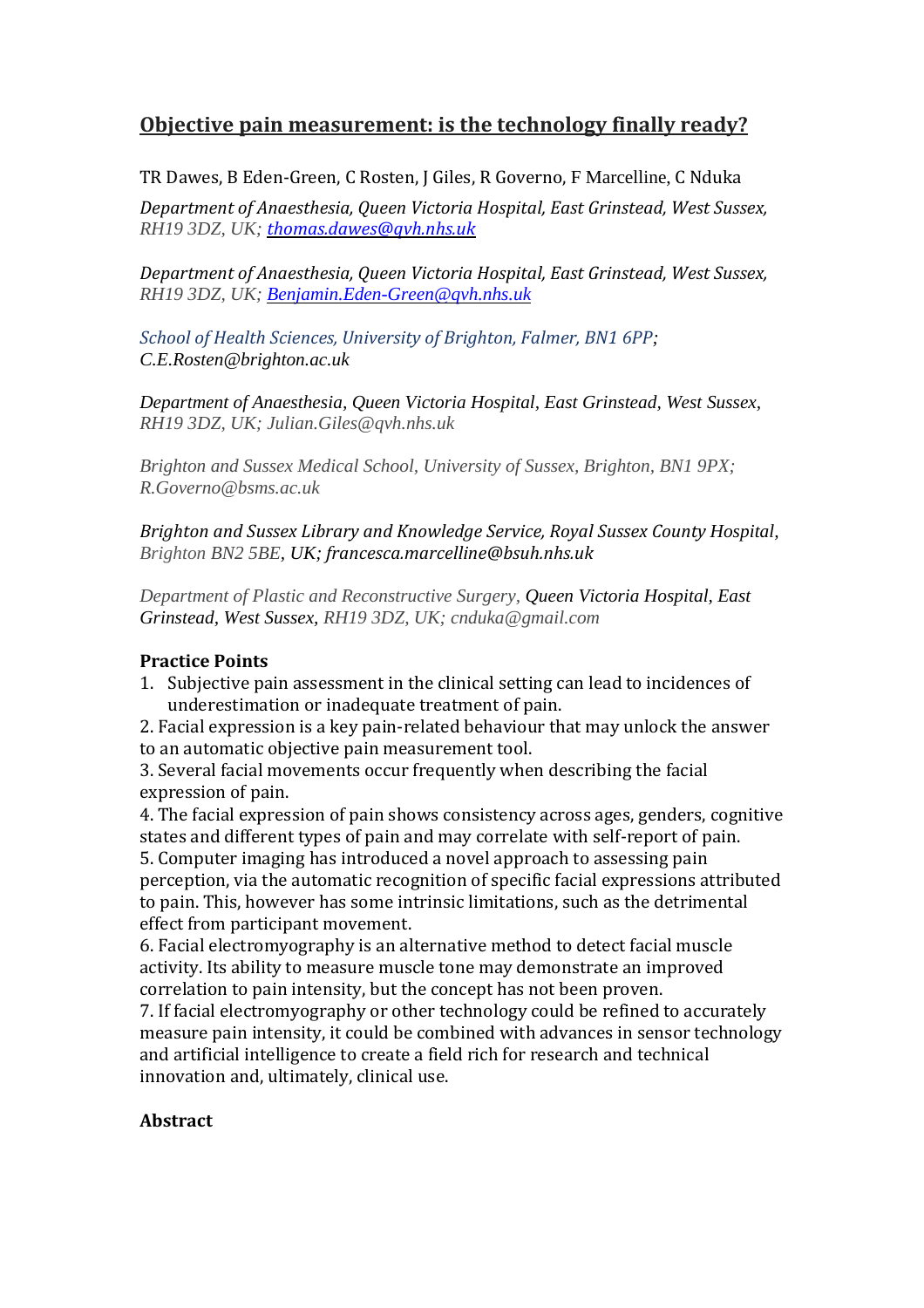Currently clinicians observe pain-related behaviours and use patient self-report measures in order to determine pain severity. The development of an objective measure of pain would improve pain management.

This paper reviews the evidence when facial expression is used as a measure of pain. We review the literature reporting the relevance of facial expression as a diagnostic measure, which facial movements are indicative of pain, and whether such movements can be reliably used to measure pain. We conclude that although the technology for objective pain measurement is not yet ready for use in clinical settings, the potential benefits to patients in improved pain management, combined with the advances being made in sensor technology and artificial intelligence, provide opportunities for research and innovation.

#### **Key words**

Pain Objective measure Automatic Facial expression Computer-image analysis Electromyography

How pain is ultimately perceived is the result of a complex interplay of sensory, cognitive, social and emotional drivers that vary between individuals [1]. Since the experience and the manifestation of pain, including verbal reports, can be ascribed as highly subjective, there is a genuine desire in searching for diagnostic tools that provide more objective measures. To date, clinicians have relied upon observing pain-related behaviours to grade a patient's extent of suffering. Facial expression exemplifies one of these pain-related behaviours and there is a growing interest in its objective measurement. The focus of this article is to review current advances in technology working towards an objective measure of pain through facial expression. The ability to record the pain experience in such a way would bring a myriad of clinical advantages. These include improved assessment of pain in non-communicative patients, better targeting of potential treatments and more accurate assessment of their efficacy. It may also enhance our understanding of pain, thereby assisting towards new pharmacological and non-pharmacological analgesic breakthroughs.

While the practice of observing facial expression is one method for clinicians to assess the presence or absence of pain that has become mainstream [2], its interpretation can be influenced by numerous factors, such as age [3]. In addition, similar studies demonstrate that healthcare professionals exposed to a high number of painful facial expressions over time develop an exaggerated bias. This attitude shift, labelled a 'recalibration' phenomenon, signifies the desensitization of healthcare professional to the pain severity being experienced by the patients. Moreover, several other factors can influence this judgment bias, such as ethnicity, associated motivations including opiate seeking behaviour or the general likeability of the observed individual [4-6]. Overall, healthcare professionals observing facial expression are at risk of underestimating patients'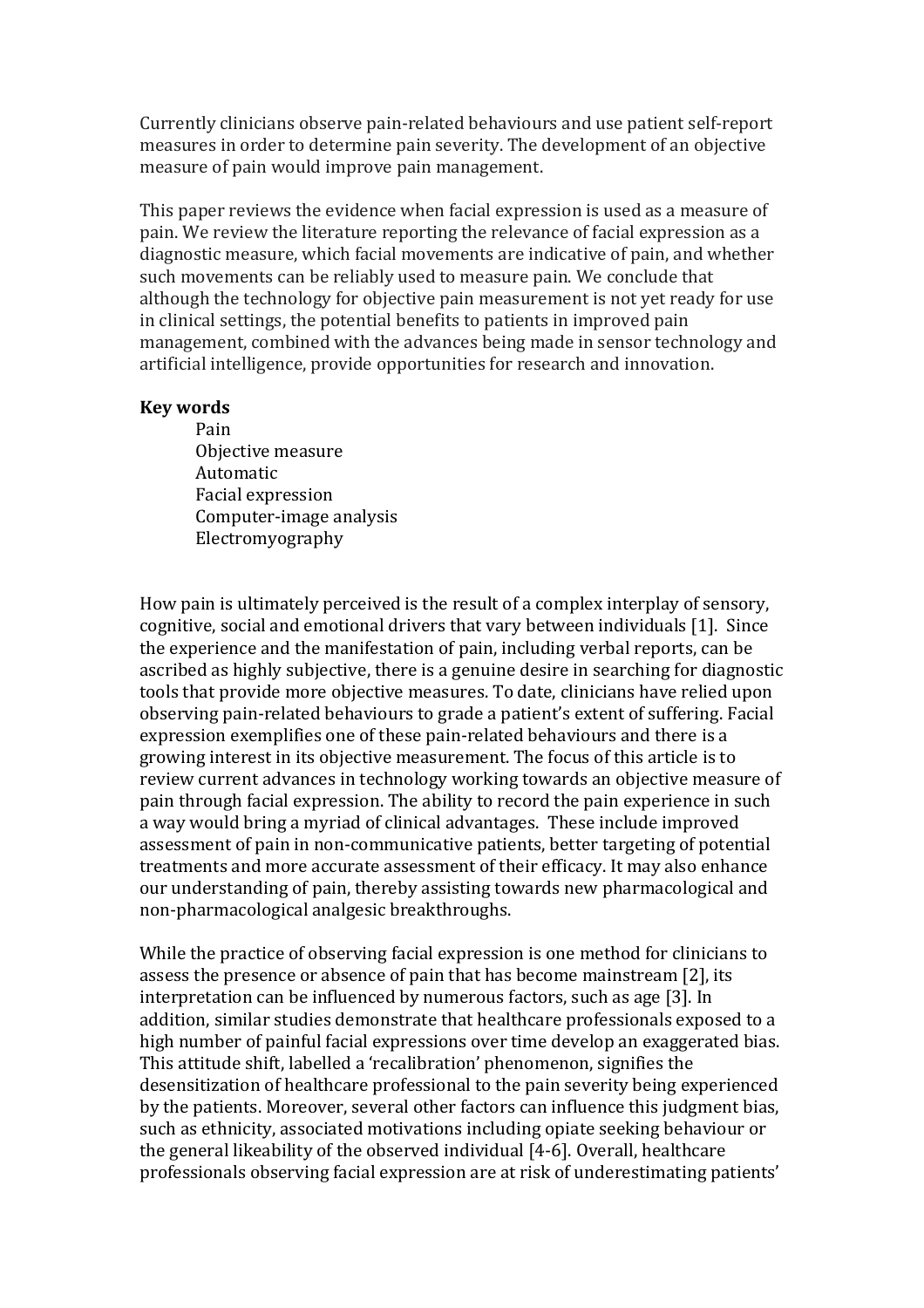pain and can, as a result, undertreat it.

Pain measurement tools can aid the clinician in estimating a patient's pain. A wide range are available including those for different ages (e.g. Preverbal Early Verbal Paediatric Pain Scale and Doloplus-2 Scale), clinical environments (e.g. Critical Care Pain Observation Tool) or cognitive states (e.g. Abbey Pain Scale), but most remain un-validated and lack reliability data [7-12]. Rather than objectively measuring facial expression, pain measurement tools often infer information from the patients' expressions [3,11,13,14]. In general, it seems the fewer facial characteristics that are empirically described in the tool (e.g. 'clenched teeth' vs. 'Grimace; brows drawn together, eyes partially closed, squinting'), the less reliable and more variable the pain estimates [12,15]. However, unless formally trained in assessing facial activity, assessor-mediated variability is likely to result from subjective interpretation of discrete facial movements.

Emerging technology capable of recording facial muscle movement opens the opportunity for acquiring data that is unaffected by exposure bias or interpretation variation. More importantly, in the context of pain assessment, automatic facial expression recognition is being explored as a method to provide an objective measure of pain perception. Examples of such tools include computer image analysis [16–24] and facial electromyography techniques [25], although the latter is still in its infancy.

The aim of this narrative review is to explore current methods being developed to measure facial expression of pain and the feasibility of their clinical use. A summary of the literature exploring facial expression of pain and its usefulness as a marker of pain is included. Available articles were identified by structured computerized searches of MEDLINE and CINAHL databases using search terms FACE, FACIAL EXPRESSION, FACIAL MUSCLES, FACIAL PAIN, PAIN, EMOTIONS, STIMULUS, VISUAL ANALOGUE SCALE, PAIN MEASUREMENT, TOOL and SCORE. The date range was initially limited to 2000 onwards to provide studies detailing the most recent advances. However studies with historical significance before this date were reviewed and have been included where relevant.

#### *How are facial expressions measured?*

Ekman and Friesen devised the Facial Action Coding System (FACS) [26] which describes facial movements in terms of 46 action units (AUs) resulting from underlying muscle activity. Although described as an objective measurement of facial activity, the FACS is limited to what is clearly visible to observers and ignores subtle or invisible changes (i.e. muscle tone). It is also open to a degree of assessor interpretation and takes over 40 hours to learn and accurately use.

#### *Which facial movements display the expression of pain?*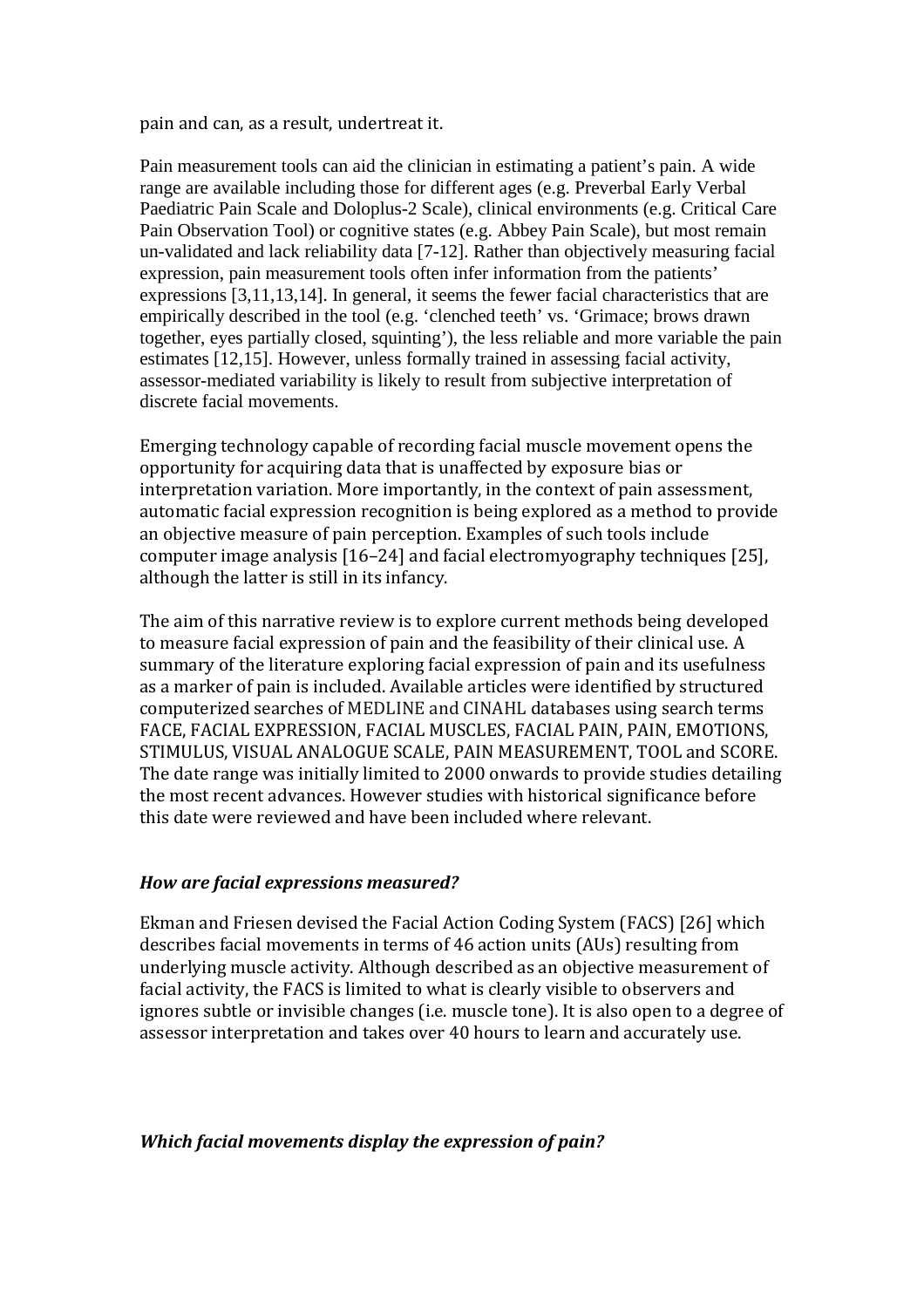Researchers attempted to describe the adult and infant facial expressions of pain (FEP) in terms of the FACS and initially 12 AUs were identified [27–31]. But these occurred inconsistently and in several combinations. In later studies the concept of a core expression of pain (CEP) began to develop, with a group of AUs frequently being observed in response to a painful stimulus (see figure 1) [25,32- 35]. Table 1 summarizes the studies that demonstrate this concept and the facial AUs involved. Facial actions involving AU4, AU6/7 and AU9/10 occur the most consistently. Note that as previously described, AU 6 and 7 and AU 9 and 10 are paired as the facial activity and muscular bases of the movements are similar [31]. It is also the author's opinion that AU 43 (eyes closed) or AU 45 (blink) could be used interchangeably, based upon assessor interpretation.

|                              |                           | <b>Facial Actions (AU)</b> |     |              |                   |                   |
|------------------------------|---------------------------|----------------------------|-----|--------------|-------------------|-------------------|
| <b>Study</b>                 | <b>Description</b>        | 4                          | 6/7 | 9/10         | $25 - 27$         | 43 (or<br>45)     |
| Grunau & Craig (1987)        | 'pain expression'         | ✓                          | ✓   | ✓            | ✓                 |                   |
| Prkachin (1992)              | 'general pain expression' | ✓                          | ✓   |              |                   |                   |
| Peters et al (2002)          | 'core facial actions'     |                            | ✓   | ✓            | $\Box$ (27)       |                   |
| Wolf et al (2005)            | 'key muscles'             | ✓                          | ✓   |              | $\checkmark$ (25) |                   |
| Kunz et al (2007)            | 'pain-relevant AU'        | ✓                          | √   | ✓            |                   |                   |
| Prkachin & Solomon<br>(2008) | 'core pain expression'    | √                          | ✓   | ✓            | √                 |                   |
| Kunz et al (2008)            | 'pain-relevant AU'        | ✓                          | ✓   | ✓            |                   | $\checkmark$ (45) |
| Rahu et al (2013)            | 'core facial actions'     |                            | ✓   | $\sqrt{(9)}$ |                   |                   |

Table 1. Showing studies suggesting the concept of a CEP and the associated AUs. AU 4, brow lower; AU 6/7, eyes tighten; AU 9, nose wrinkle; AU 10, upper lip raise; AU 25-27, mouth opening lips part; AU 43, eyes close.

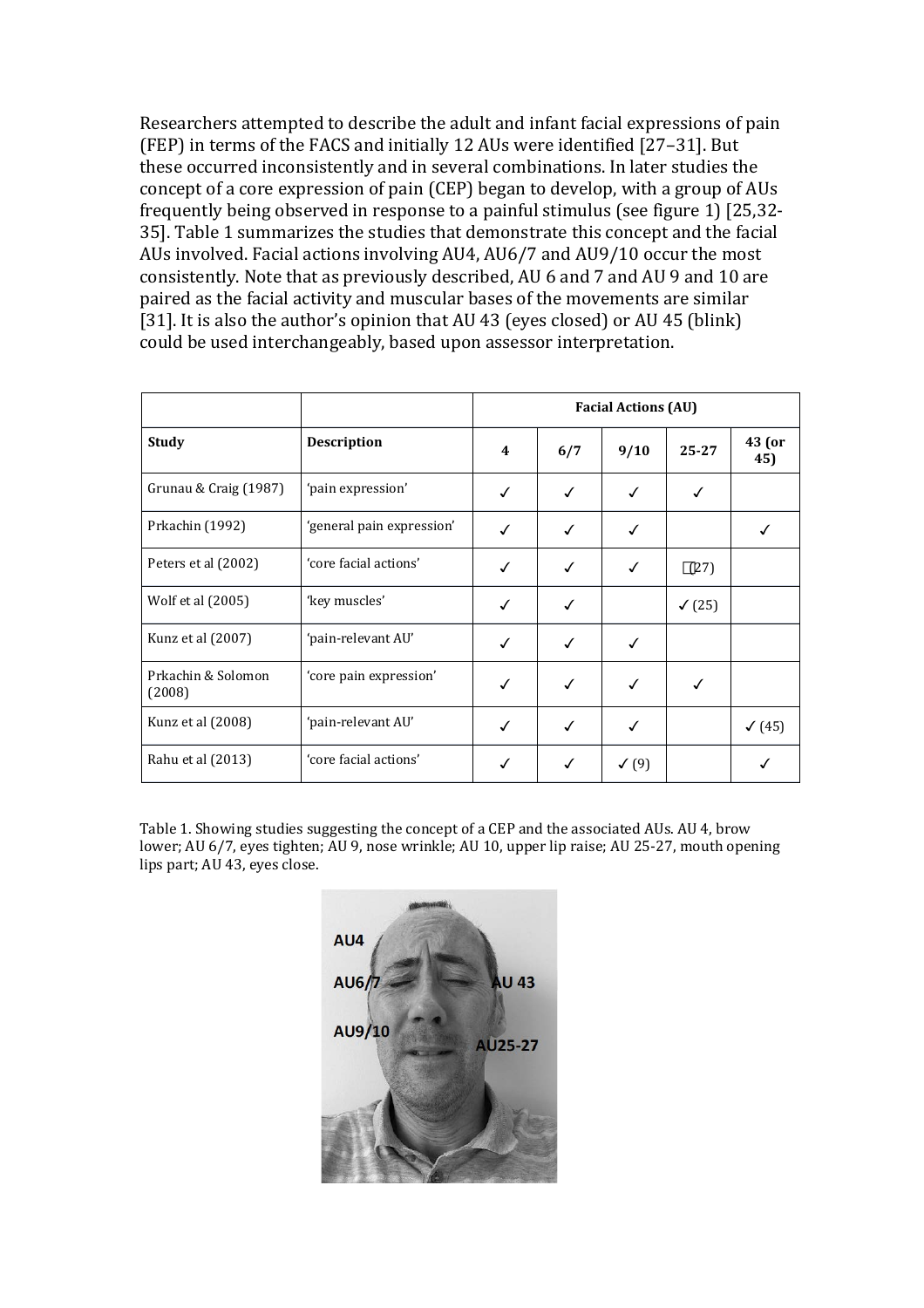On initial comparison of the combination of AUs forming the CEP to the combination of AUs seen in other emotions such as anger, sadness, happiness and fear, it appears distinct [36]. However, there is considerable overlap in the AUs involved in the facial expressions, which could make distinction difficult, particularly between the CEP, sadness and anger.

#### *Can facial expressions of pain reliably measure pain?*

The above select literature supports the argument that FEP may be a sensitive marker of pain, in following the notion of a CEP. However, to be of greatest benefit to all pain sufferers, FEP needs to be reliable across different patient age groups, genders, cultures and types of pain. In addition, for FEP to be used as a method to estimate pain intensity, a correlation between FEP and self-reported levels of pain must exist.

Our analysis of the literature identified several studies that report a significant correlation between facial expression and self-reported pain. Prkachin and Mercer (1992), observed a direct relationship between the intensity of active AUs (5 point system) during painful shoulder movements with self-reported sensory and affective pain scales [30]. In addition, Kunz and colleagues (2004) demonstrated a significant relationship between an increasing pressure stimulus and both self-report and facial expression of pain [40]. Moreover, Prkachin and Solomon (2008) described the CEP as a reliable phenomenon with good shortterm reproducibility giving it stability as a potential measure of pain [32]. These authors further found that pain facial expression and self reports of pain were significantly related. Finally, Peters and colleagues (2002) also found that combining the most consistently occurring facial actions from the Neonatal Facial Coding System (NFCS) into a single index increased specificity for pain assessment in the neonatal post-operative period [27]. Reassuringly, this suggests reducing the facial expressions of pain to the core expression of pain, and defining the intensity of these AUs, may produce a reliable measure of pain. However, several studies also demonstrated no significant correlation between facial expression and self-reported pain [27,37,39]. This discrepancy in findings may be the result of the attempt to define the multidimensional pain experience in a uni-dimensional way.

Studies to date reveal that FEP is not significantly affected by age [28,29,33], gender [14,29, 38, 39], dementia [34,39] or different types of experimental pain [30]. AUs associated with the CEP remain predominant in the majority of these studies. In contrast, though, any evidence that FEP is mirrored across different ethnicities is lacking [14].

Interestingly, evidence suggests that sedation may not affect FEP. The work by Rahu's group (2013) demonstrated that patients who were sedated with opioid, benzodiazepine or propofol retained the core expressions of pain. [35]. Initial results suggest that FEP could be useful in measuring pain in sedated patients.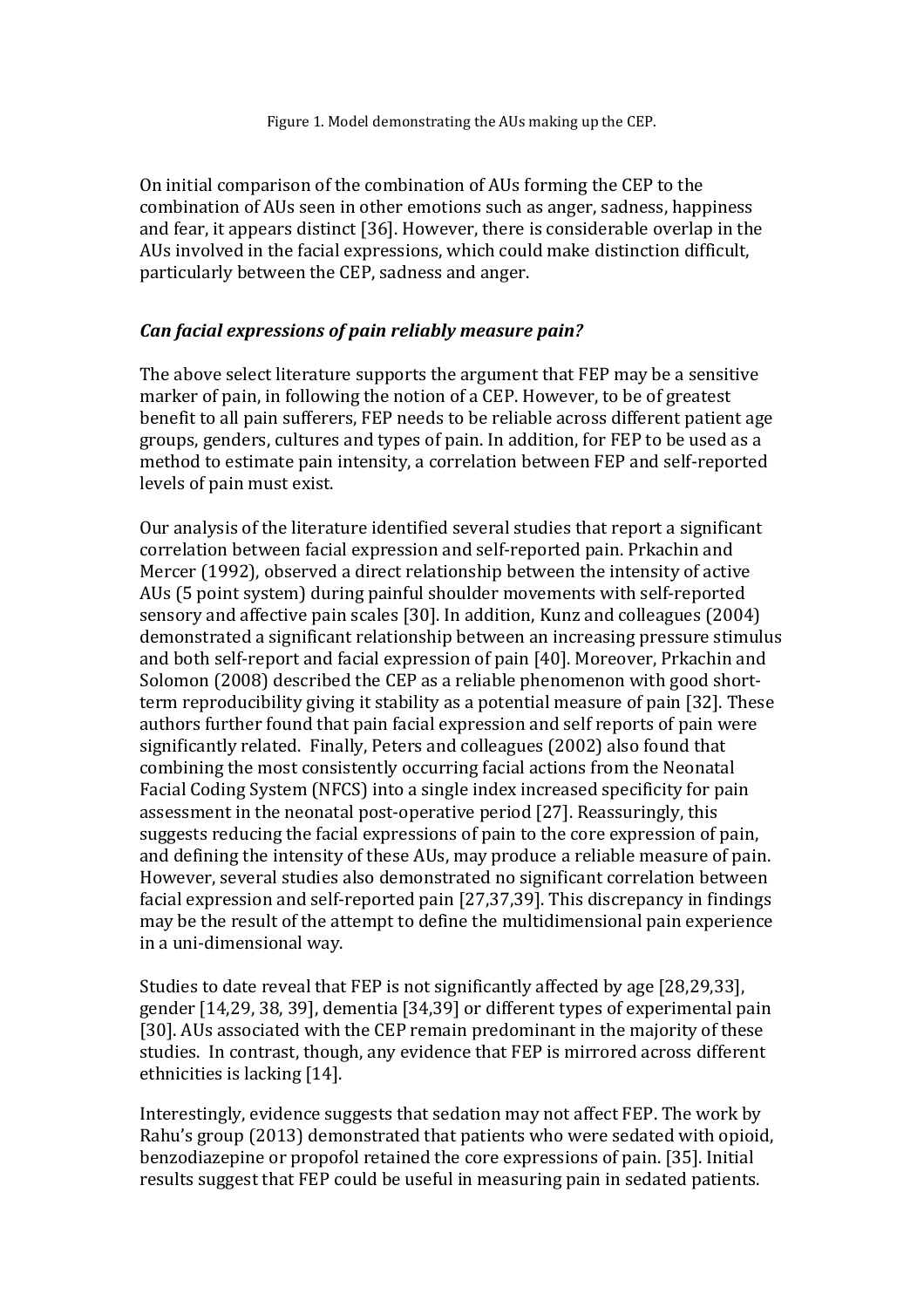# *What technology is available to detect FEP?*

The majority of work for the automatic recognition of FEP has revolved around computer image analysis. Measurement of facial activity from still images or video recordings requires several sequential processes. Initially basic analysis involves face localization, tracking and adjustment for head pose and illumination. Secondly, feature extraction aims to convert pixel data to that representative for variations in shape, colour and texture. Finally, classification, or expression recognition, is simply facial action detection by recognizing active AUs [23,41].

One method that enables automatic recognition of active AUs is based on machine-learning techniques and makes use of artificial intelligence algorithms. Once the initial images have been adjusted and converted, the relevant facial feature data are filtered and input into machines which have learnt to recognise AUs through training on large databases of FACS-labeled images [23,42,43]. An alternative method tracks manually-marked feature points across sequential images, allowing an estimation of pain intensity: the greater the distance moved by the feature point, the more intense the AU [44,45].

Most studies using computer-based systems to recognise FEP were conducted in neonates or children. In a 2006 study, three face classification techniques were trained and tested on photographs to assess the ability of the algorithm to differentiate between painful and non-painful facial expressions [19]. The best system classifier in this study had an 88% recognition rate. Although an early form of machine-based facial recognition, it highlighted some of the clinical feasibility issues associated with this method, particularly the temporal uncoupling that occurs when still images are taken and individually processed by hand before analysis. A 2016 study used the Computer Expression Recognition Toolbox (CERT) [23] to develop a model that could detect and measure postoperative pain in children that had undergone an appendicectomy [21]. The CERT is trained on 5 large databases [23], and was used on this occasion to identify 14 pain-related AUs from video recordings. The model demonstrated good accuracy in detecting the presence of pain, but estimating its intensity was only moderately correlated to self-report [21]. Issues highlighted from this study were that children had to be positioned and remain relatively still in front of a camera to enable capture of suitable images. Lighting also had to be optimized. Although accurate in detecting pain, correlation with reported pain intensity was poor and it highlighted the problems with using this technology in a clinical environment.

A 2015 study assessed the ability of newly developed software, based on the principle of facial point tracking, to recognize 5 NFCS identified pain-related facial actions in neonates [46]. The sensitivity and specificity of the software to detect pain was 100% when assessed using images obtained during a painful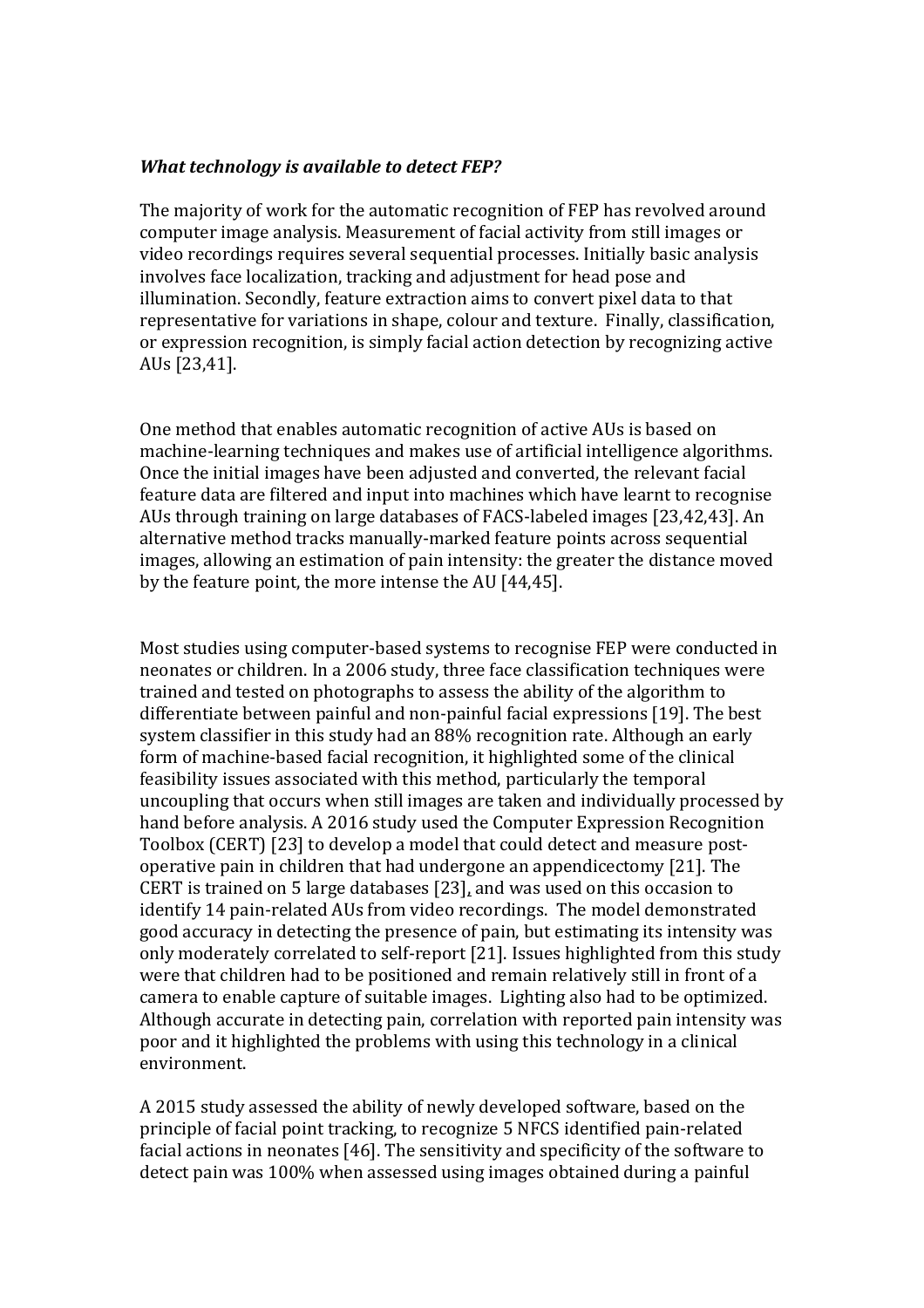procedure. However, the concordance of the software with the painful situation was assessed using only 90 out of the 5644 images obtained and equated only to the presence or absence of pain, rather than intensity. As with the previous studies, participant movement is poorly tolerated and with software dependent on analyzing distance moved by tracked points, this becomes even more intolerant to participant or camera movement [46].

Progress has been made in an attempt to develop computer software capable of overcoming the issue of non-frontal facial alignment [20,24]. However, movement error remains a significant limitation, making its use in the clinical setting questionable. Another fundamental limitation is the fact that computer image analysis still relies on the assumption that muscle contraction causes visible facial movements. As Ekman queried in his paper first describing the FAC, it ignores the invisible movements such as muscle tone that may give more detailed information about pain intensity [26].

#### *Facial EMG and the evidence for its practical use.*

An alternative method to detect facial muscle activity is facial EMG (fEMG). As reviewed by Dimberg (1990), consistent fEMG reactions occur in response to different visual emotional stimuli, allowing emotions of fear, happiness and anger to be distinguished [47]. However, until recently there have not been any studies identifying FEP through muscle activity detectable by fEMG [25].

Dimberg highlighted the advantages of fEMG in detecting facial muscle actions from fEMG studies [47]. First, fEMG signal is instantaneously detected and recorded and not reliant upon large amounts of time to interpret facial activity or process videoed facial images. Secondly, fEMG provides an objective measurement of muscle activity. This compares favourably with computer image analysis that, as previously described, uses software trained on databases of manually and therefore subjectively labeled images. Thirdly, fEMG allows detection of muscle activity that is too small to been seen visibly. The potential relevance of this is demonstrated by the fact that invisible facial muscle activity is detected during imagery of different emotions [47]. Whether accurate, detection of muscle activity intensity translating to a sensitive measure of pain intensity remains unknown. Lastly, an advantage that fEMG has over current methods of computer image analysis is that the participant's face does not have to be kept in alignment with the camera or at a set distance. This would make it a feasible tool for use in the clinical setting.

There has only been one study measuring FEP by fEMG methods. Wolf's group (2005) conducted a pilot study to test a new EMG method in which the recording of facial muscle activity was related to the previously identified AUs making up expression of pain [25]. Where fEMG methods had previously been unsuccessful in reaching a balance in sufficient sensitivity and selectivity, this study was able to record activity in 9 facial muscles simultaneously. As a result participants exposed to a noxious stimulus showed significant activities in corrugator supercilli (AU4) and orbicularis oculi muscle (AU7) as well as muscle groups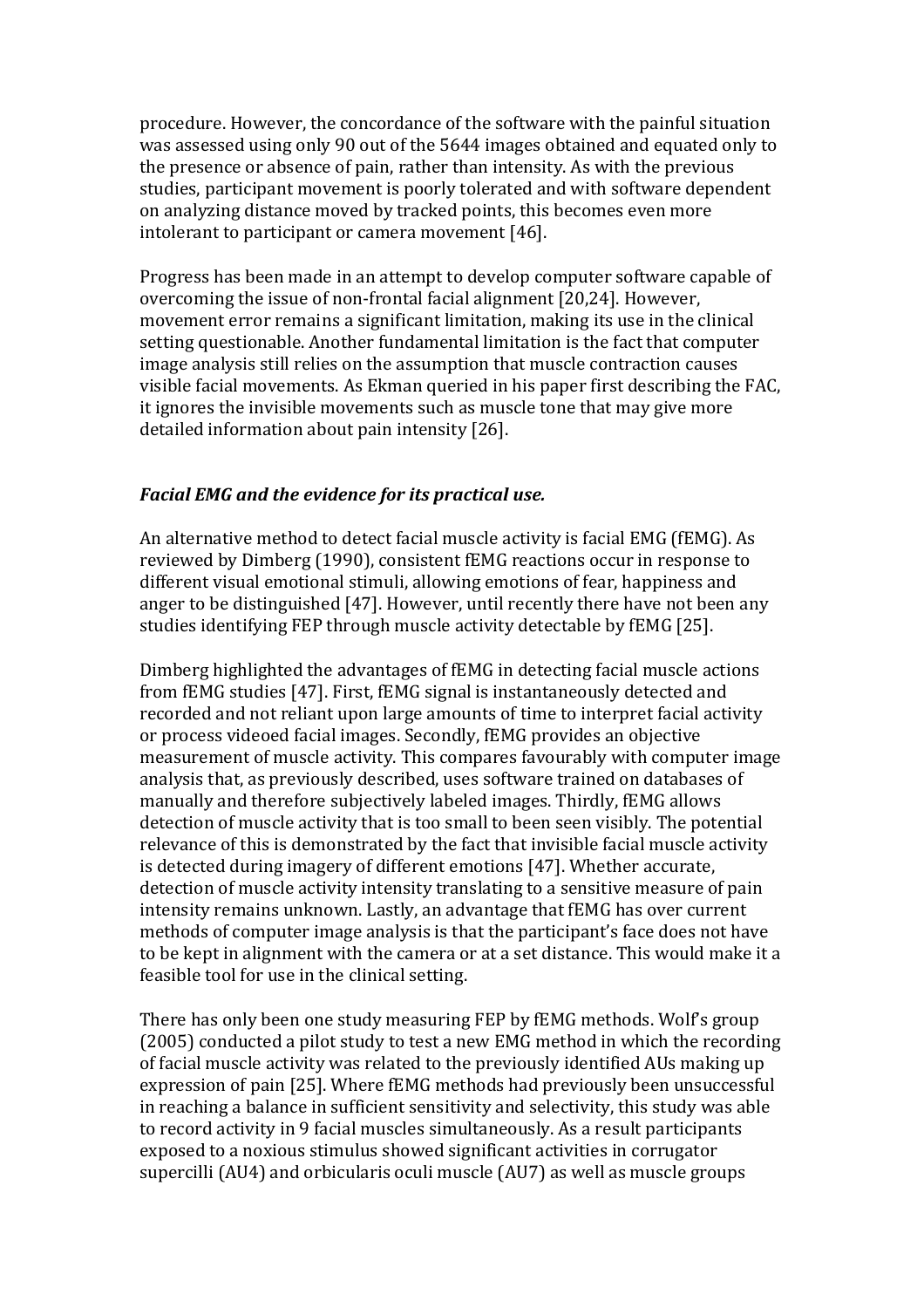initiating mouth movement. Encouragingly, these authors found that the facial pattern of pain differed from that demonstrated in their previous work exploring facial expressions associated with joy, disgust and appetence [48]. However, as previously mentioned, the distinction of CEP from anger and sadness may be more challenging.

### *What potential problems can be foreseen using facial EMG techniques?*

The process of recording fEMG signals is composed of 3 stages including electrode selection and placement, EMG recording and signal conditioning [49]. Electrodes can either be needle or surface type. However, needle electrodes are invasive and therefore unsuitable for routine use so will not be considered further. Surface electrodes, in turn, are non-invasive, safe and easy to use, but may irritate and be poorly tolerated. In addition they are prone to crosstalk from other surrounding muscles, making it difficult to measure signals from specific muscles. However, crosstalk can be considerably improved by filtering out EMG signals originating from distant muscles and, as seen in the study by Wolf et al, fEMG technique can overcome the issue of selectivity [25]. Correct electrode placement is required to measure the appropriate muscle activity and to minimise crosstalk. As the optimal placement is in the midline of the muscle belly, anatomical variations in facial muscles may be a complicating factor that needs to be addressed [50]. Also, to minimize inaccuracies in data acquisition, an expert in facial anatomy and fEMG would be required.

During EMG recording, the small amplitude signals can easily be affected by extrinsic electrical noise. Many forms of such noise can be found in the clinical environment, such as those created by electrostatic, electromagnetic radiation or noise from power-lines and electrical equipment. In addition, noise can also result from what is defined as motion artifact, generally caused from the electrode moving over the skin.

Measures to overcome some of these potential artifacts include signal conditioning or the application of filters. The former is the final part of the EMG recording process and its role is to clean up the EMG and improve the signal to noise ratio. Filters, in turn, are applied to remove background electrical interference and allow signal amplification in the range of frequencies at which the facial muscles operate [49]. It is yet to be proved, however, whether these techniques are able to eliminate noise sufficiently when attached to a moving patient.

# **Conclusion**

A combination of 4 facial movements makes up the CEP. This combination appears unique to the experience of pain, differentiating it from other key facial expressions, although some overlap with some emotions such as sorrow or anger may exist. As the FEP does not appear to be affected by factors such as participant age, gender, or the presence of dementia or sedation, the CEP may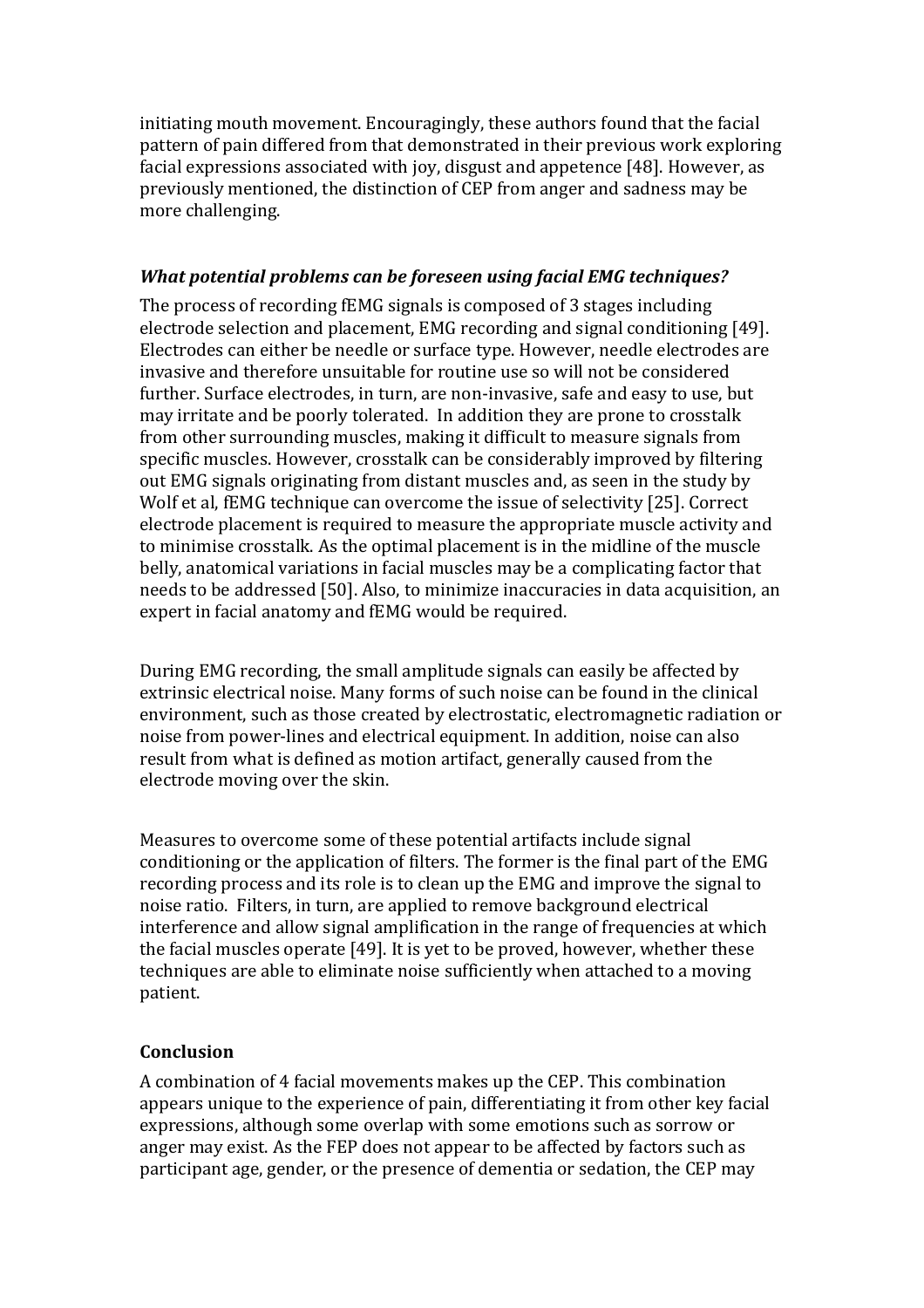have universal application. Although the identification of the FEP is a sensitive marker for the presentation of pain, evidence of a correlation between FEP intensity and reported pain intensity is currently limited.

This review has focused on novel systems of measuring facial expressions as an example of objectively assessing pain, namely the FACS system. While novel, this elaborate system requires prolonged specialist training to become proficient in its use prior to being able to confidently identify and code facial movements. Although it is an improvement upon simple observation of facial expressions, it can be open to interpretation error. Furthermore, it is limited somewhat by only being able to score facial movements that are clearly visible and attempting to grade the intensity of the AU by sight alone adds further to the subjectivity of the measure.

Despite its drawbacks, automated recognition of FEP is now increasingly widely used. The underlying principle is to replace a human facial action coder with a computer-based system, relying on the automatic recognition of facial movements that are interpreted from optimally processed images. This should minimise interpretation error, which in turn improves data quality. Unfortunately, the introduction of computer-based FEP recognition into the clinical setting seems distant. It is intolerant to participant movement and the systems were trained on human-coded databases, which are inherently limited. Like the operator-based systems, computer-based systems can only measure visible movements and the ability to measure pain intensity is weak. The accuracy of these systems further decreases if other expressions of emotion and speech are introduced [51]. It is likely that computer systems for image analysis could eventually be developed to overcome patient movement. However, its underlying principle for measuring the FEP and correlating it to pain intensity could remain fundamentally flawed, limiting it to provide a binary measure only i.e. pain or no-pain state.

More hopeful is fEMG, which theoretically reveals several advantages as a method for detecting FEP in the clinical setting over computer image analysis: it is a purely objective measure of facial activity; it is able to detect changes in muscle tone as wells as gross facial movements; it is not reliant on a correct orientation between participant and camera to work. However, due to the paucity of work on fEMG in the clinical setting to detect FEP, these advantages have not yet been demonstrated. Facial EMG may be subject to similar issues of movement intolerance, limited ability to measure pain intensity and performance degradation associated with speech movements or other non-pain expressions. In addition, anatomical variations both in the size of faces and in the precise location of the muscles are further issues that would need to be tackled. Novel machine learning algorithms [Hamedi et al

https://www.researchgate.net/publication/303380970\_Robust\_Facial\_Expressi on\_Recognition\_for\_MuCI\_A\_Comprehensive\_Neuromuscular\_Signal\_Analysis ] and multi-sensor arrays have improved the spatial resolution of fEMG, which partially address these technical issues.

#### **Future Perspective**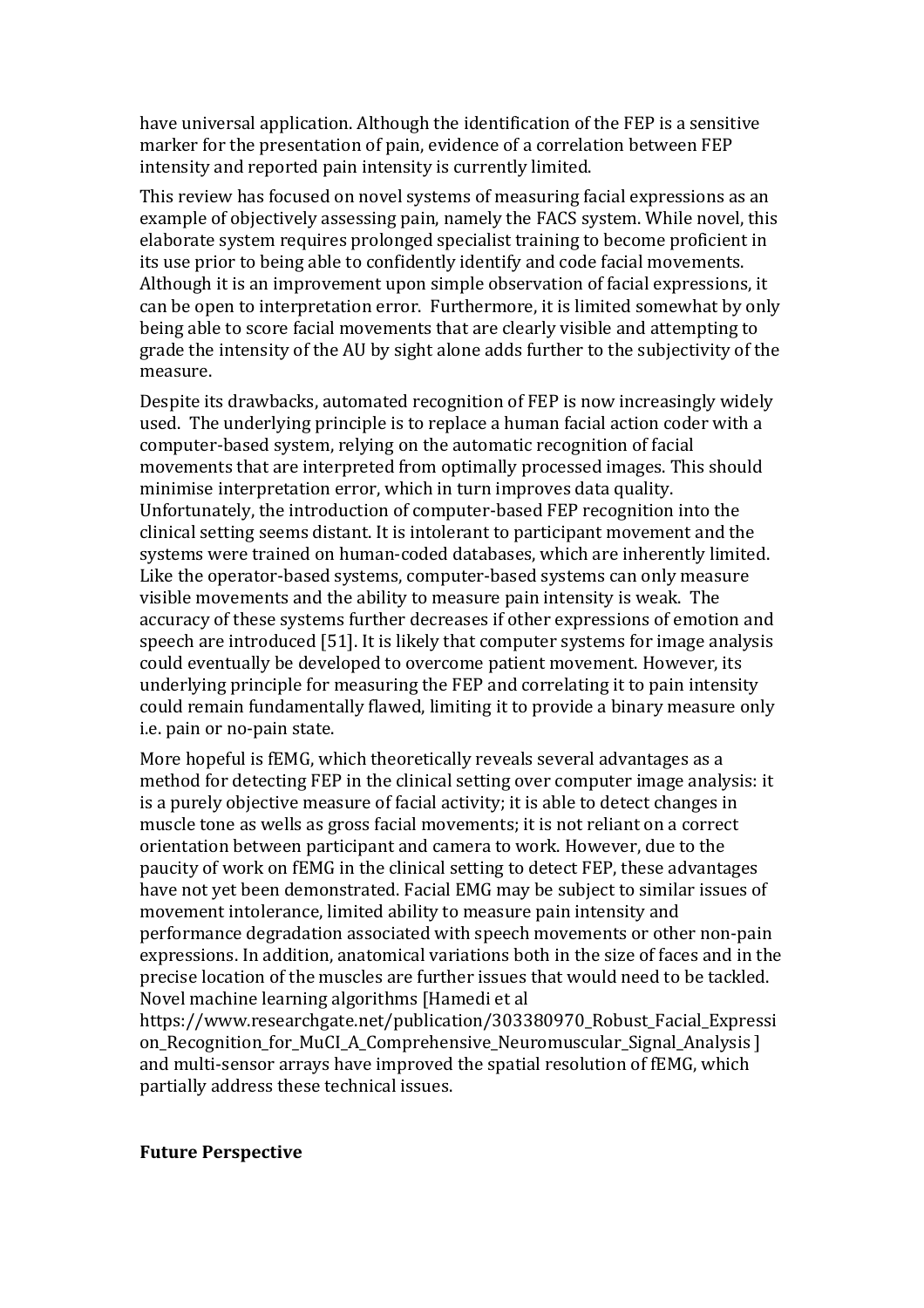If fEMG or other technology could be refined to accurately measure pain intensity, its application would be wide-ranging. First, it would allow improvements in pain measurement and treatment in non-communicative patients. This could extend from infants and adults with cognitive impairment to patients in the post-operative period and those on intensive care who are sedated.

Secondly, it could be incorporated into perioperative closed-loop delivery systems, such as those delivering anaesthesia. The last decade has seen increasing interest in this area with the aim to automate administration of anaesthesia, titrating it against the recorded depth of anaesthesia, thus freeing the anaesthetist to concentrate on the management of perioperative physiology. [as exemplified by 52]. Depth of anaesthesia measurement uses bispectral index (BIS), whereas intra-operative pain measurement, currently relies on haemodynamic information as an indirect measure of pain [53]. This method is obviously limited by the effect of pharmacological or surgical interventions on the cardiovascular parameters. A method, which could detect pain intensity, albeit in a non-paralysed patient, through facial muscle tone, could significantly improve closed-loop anaesthesia delivery systems.

Advances in sensor technologies such as capacitive sensing, signal processing and miniaturisation are enabling novel applications in research, healthcare and beyond [54]. In particular, there is great potential for wearable sensing systems to enable multimodal data acquisition allowing behavioural and physiological signals to be fused. Furthermore, advances in machine learning algorithms have enabled much more accurate detection of facial expressions and novel technologies are currently being developed with the aim of measuring facial muscle activity through sensors embedded into wearable devices [55].

In summary, the technology for objective pain measurement is currently far from ready for use in the clinical setting. However, the potential benefits to patients in improved pain management, combined with the advances being made in sensor technology and artificial intelligence, make this field a rich area for continued research and technical innovation.

# **References**

- 1. Tracey I, Mantyh PW. The Cerebral Signature for Pain Perception and Its Modulation. Neuron. 55(3), 377–391 (2007).
- 2. Prkachin KM. Facial pain expression. *Pain Manag.* 1(4), 367–76 (2011).
- 3. Hadjistavropoulos T, Herr K, Prkachin KM et al. Pain assessment in elderly adults with dementia. Lancet Neurol. 13(12), 1216–1227 (2014).
- 4. Kaseweter KA, Drwecki BB, Prkachin KM. Racial differences in pain treatment and empathy in a Canadian sample. *Pain Res. Manag.* 17(6), 381–384 (2012).
- 5. De Ruddere L, Goubert L, Prkachin KM, Louis Stevens MA, Van Ryckeghem DML, Crombez G. When you dislike patients, pain is taken less seriously. *Pain* 152(10), 2342–2347 (2011).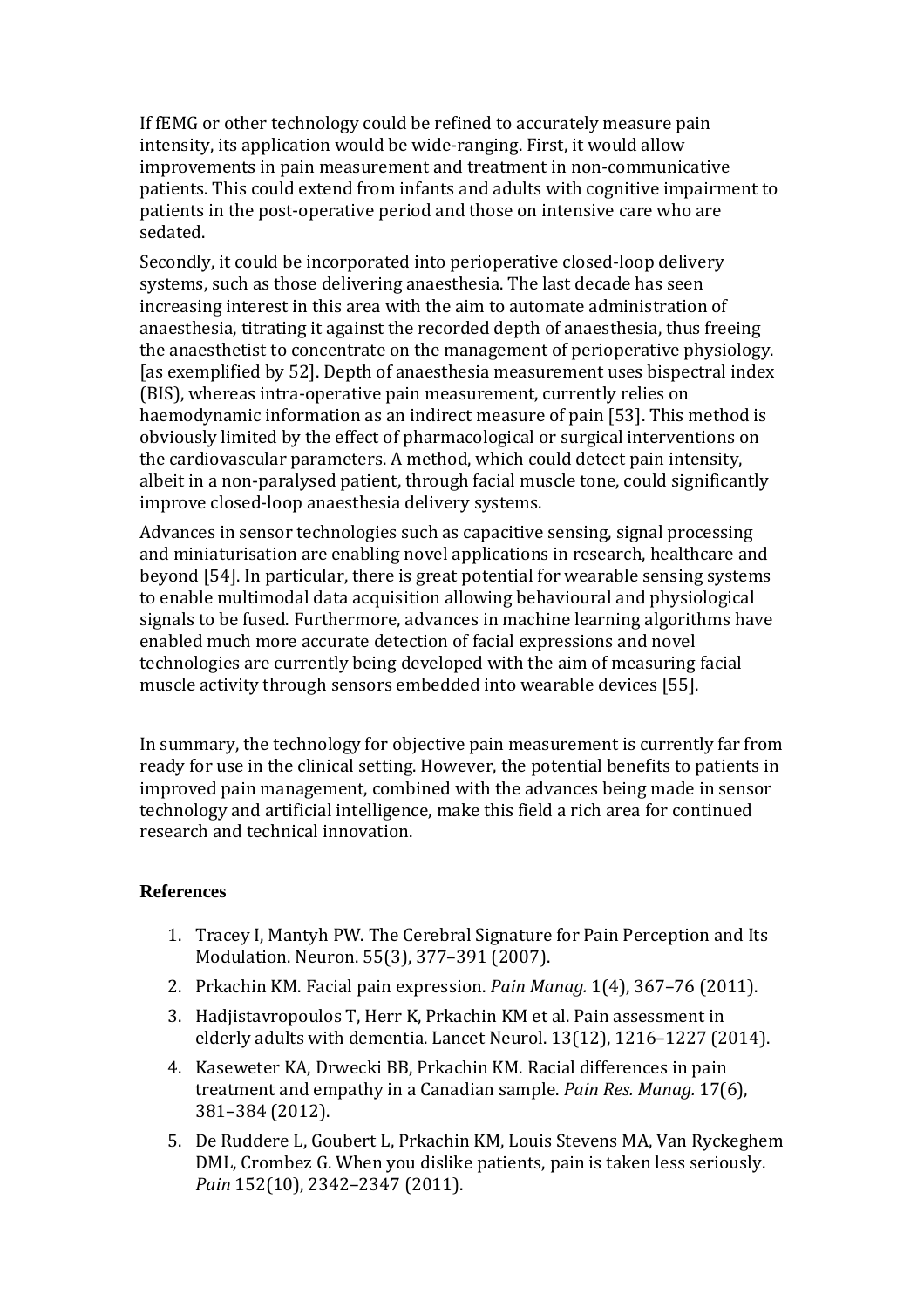- 6. Kappesser J, Williams AC de C, Prkachin KM. Testing two accounts of pain underestimation. *Pain* 124(1–2), 109–116 (2006).
- 7. Schultz A, Murphy E, Morton J, Stempel A, Messenger-Rioux C, Bennett K. Preverbal, Early Verbal Pediatric Pain Scale (PEPPS): development and early psychometric testing. *J. Pediatr. Nurs.* 14(1), 19–27 (1999).
- 8. Hølen JC, Saltvedt I, Fayers PM, Hjermstad MJ, Loge JH, Kaasa S. Doloplus-2, a valid tool for behavioural pain assessment? *BMC Geriatr*. 7, 29 (2007).
- 9. Abbey J, Piller N, De Bellis A et al*.* The Abbey pain scale: a 1-minute numerical indicator for people with end-stage dementia. *Int. J. Palliat. Nurs.* 10(1), 6–13 (2004).
- 10. Gélinas C, Fillion L, Puntillo KA, Viens C, Fortier M. Validation of the critical-care pain observation tool in adult patients. *Am. J. Crit Care* 15(4), 420–427 (2006).
- 11. Crellin D, Sullivan TP, Babl FE, O'Sullivan R, Hutchinson A. Analysis of the validation of existing behavioral pain and distress scales for use in the procedural setting. Paediatr. Anaesth. 17(8), 720–733 (2007).
- 12. Sheu E, Versloot J, Nader R, Kerr D, Craig KD. Pain in the elderly: validity of facial expression components of observational measures. *Clin. J. Pain* 27(7), 593–601 (2011).
- 13. Schiavenato M. Facial expression and pain assessment in the pediatric patient: The primal face of pain. *J. Spec. Pediatr. Nurs.* 13(2), 89–97 (2008).
- 14. Schiavenato M, Byers JF, Scovanner P et al. Neonatal pain facial expression: Evaluating the primal face of pain. *Pain* 138(2), 460–471 (2008).
- 15. Chang J, Versloot J, Fashler SR, McCrystal KN, Craig KD. Pain Assessment in Children: Validity of Facial Expression Items in Observational Pain Scales. *Clin. J. Pain* 31(3), 189–197 (2014).
- 16. Bartlett MS, Hager JC, Ekman P, Sejnowski TJ. Measuring facial expressions by computer image analysis. *Psychophysiology* 36(2), 253– 263 (1999).
- 17. Pantic M, Rothkrantz LJM. Machine understanding of facial expression of pain. *Behav. Brain. Sci.* 25(4), 1–3 (2002).
- 18. Fasel B, Luettin J. Automatic facial expression analysis: A survey. *Pattern Recognit.* 36(1), 259–275 (2003).
- 19. Brahnam S, Chuang CF, Shih FY, Slack MR. Machine recognition and representation of neonatal facial displays of acute pain. *Artif. Intell. Med.* 36(3), 211–222 (2006).
- 20. Ashraf AB, Lucey S, Cohn JF et al*.* The painful face Pain expression recognition using active appearance models. *Image Vis. Comput.* 27(12), 1788–1796 (2009).
- 21. Sikka K, Ahmed AA, Diaz D et al. Automated Assessment of Children's Postoperative Pain Using Computer Vision. *Pediatrics* 136(1), 1–8 (2015).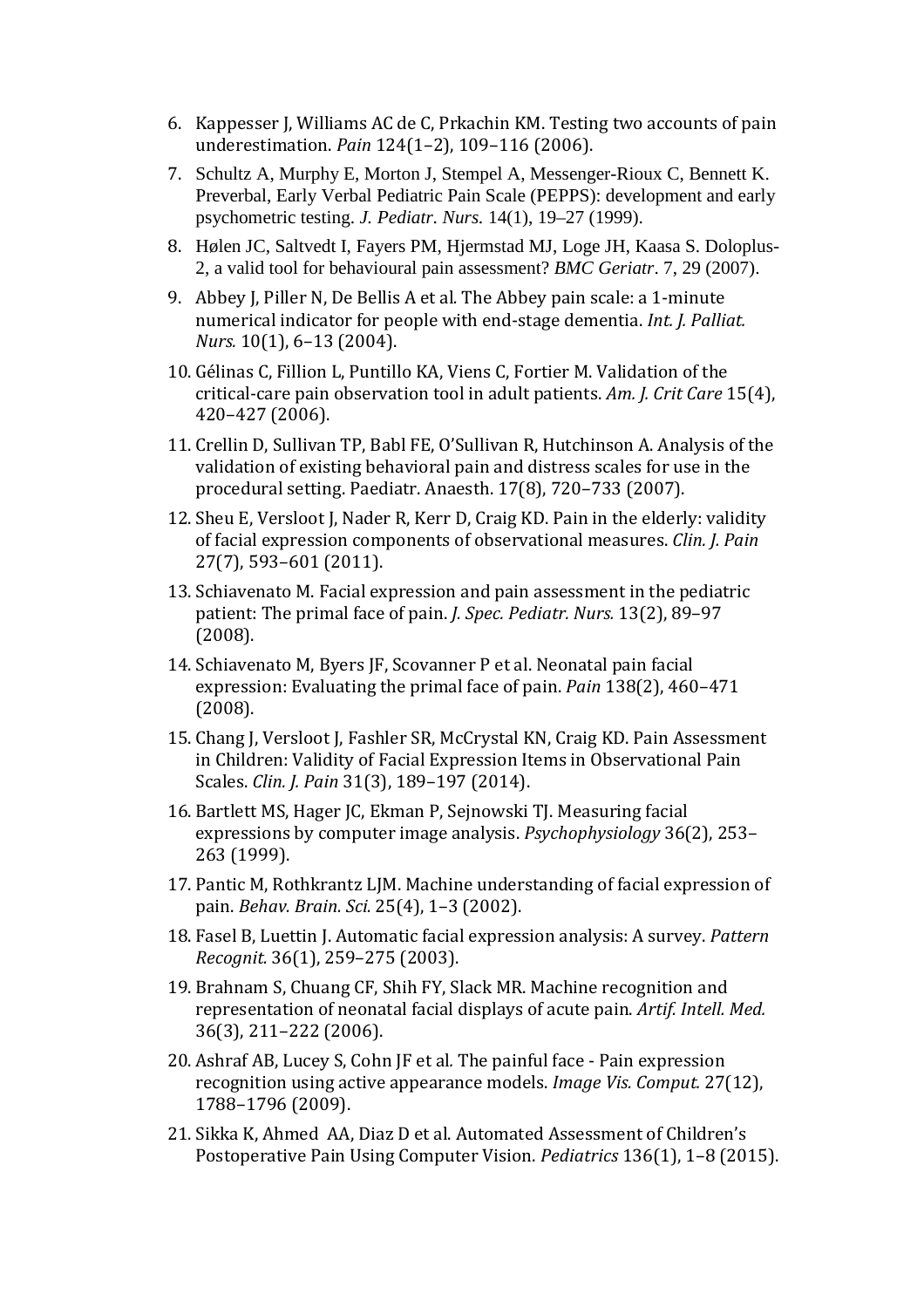- 22. Pantic M, Patras I. Dynamics of facial expression: Recognition of facial actions and their temporal segments from face profile image sequences. *IEEE Trans. Syst. Man, Cybern. Part B Cybern.* 36(2), 433–449 (2006).
- 23. Littlewort G, Whitehill J, Wu T et al*.* The computer expression recognition toolbox (CERT). In: *2011 IEEE International Conference on Automatic Face and Gesture Recognition and Workshops, FG 2011*. 298–305 (2011).
- 24. Kaltwang S, Rudovic O, Pantic M. Continuous pain intensity estimation from facial expressions. In: *Lecture Notes in Computer Science (including subseries Lecture Notes in Artificial Intelligence and Lecture Notes in Bioinformatics)*, 368–377 (2012).
- 25. Wolf K, Raedler T, Henke K et al*.* The face of pain A pilot study to validate the measurement of facial pain expression with an improved electromyogram method. *Pain Res. Manag.* 10(1), 15–19 (2005).
- 26. Ekman P, Friesen W V. Facial Action Coding System: A Technique for the Measurement of Facial Movement. *Environ psych and nonverb behavior*. 1(1), 56–75 (1976).
- 27. Craig KD, Patrick CJ. Facial Expression During Induced Pain. *J. Pers. Soc. Psychol.* 48(4), 1080–1091 (1985).
- 28. Peters JWB, Koot HM, Grunau RE et al. Neonatal Facial Coding System for assessing postoperative pain in infants: item reduction is valid and feasible. *Clin. J. Pain* 19(6), 353–363 (2003).
- 29. Grunau RVE, Craig KD. Pain expression in neonates: facial action and cry. *Pain* 28(3), 395–410 (1987).
- 30. Prkachin KM, Mercer SR. Pain expression in patients with shoulder pathology: validity, properties and relationship to sickness impact. *Pain* 39(3), 257–265 (1989).
- 31. Prkachin KM. The consistency of facial expressions of pain: a comparison across modalities. *Pain* 51(3), 297–306 (1992).
- 32. Prkachin KM, Solomon PE. The structure, reliability and validity of pain expression: Evidence from patients with shoulder pain. *Pain* 139(2), 267– 274 (2008).
- 33. Kunz M, Mylius V, Schepelmann K, Lautenbacher S. Impact of age on the facial expression of pain. *J. Psychosom. Res.* 64(3), 311–318 (2008).
- 34. Kunz M, Scharmann S, Hemmeter U, Schepelmann K, Lautenbacher S. The facial expression of pain in patients with dementia. *Pain* 133(1–3), 221– 228 (2007).
- 35. Rahu MA, Grap MJ, Cohn JF, Munro CL, Lyon DE, Sessler CN. Facial expression as an indicator of pain in critically ill intubated adults during endotracheal suctioning. *Am. J. Crit. Care* 22(5), 412–422 (2013).
- 36. Kohler CG, Turner T, Stolar NM et al. Differences in facial expressions of four universal emotions. *Psychiatry Res.* 128(3), 235–244 (2004).
- 37. LeResche L, Dworkin SF, Wilson L, Ehrlich KJ. Effect of temporomandibular disorder pain duration on facial expressions and verbal report of pain. *Pain* 51(3), 289–295 (1992).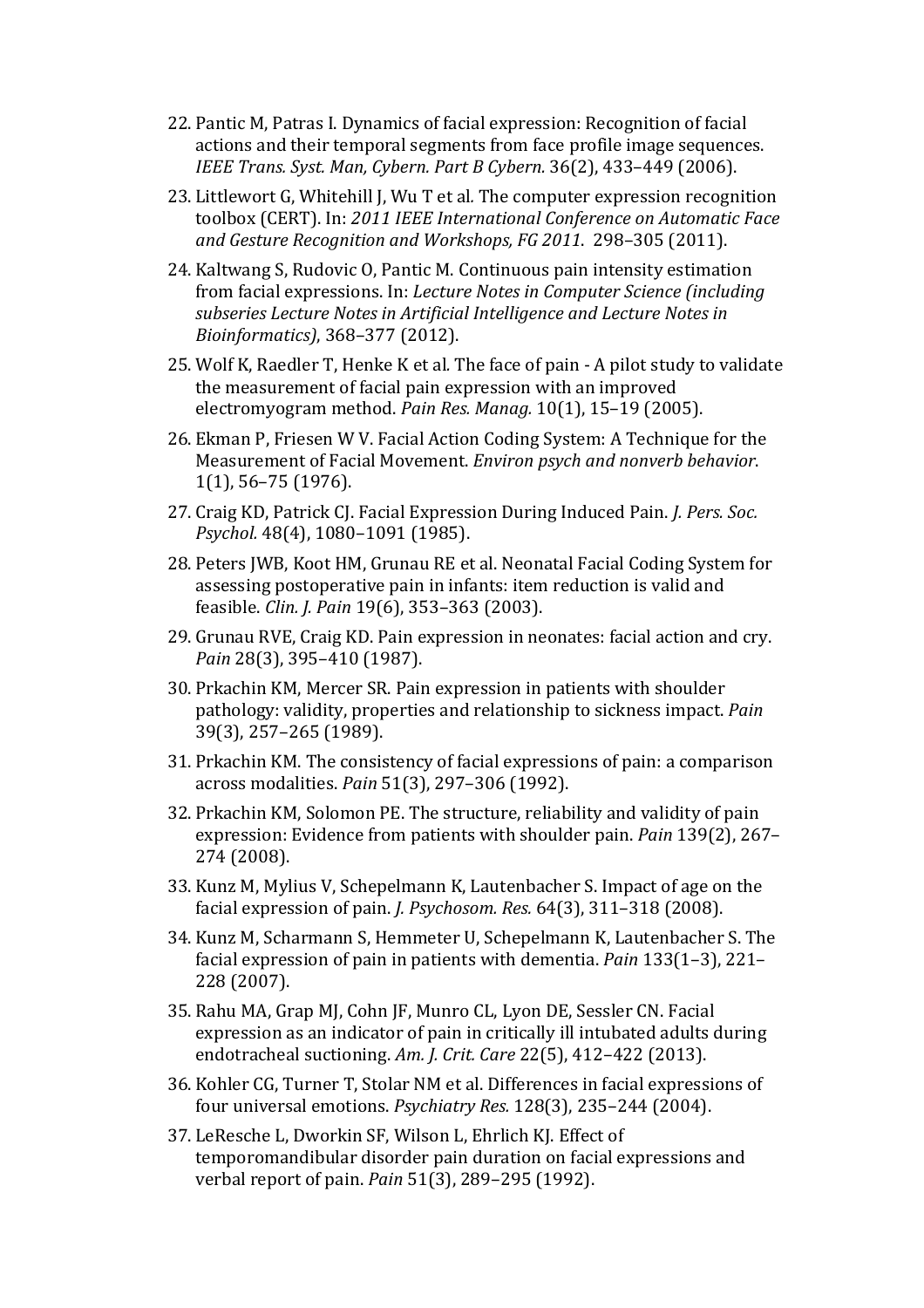- 38. Kunz M, Gruber A, Lautenbacher S. Sex Differences in Facial Encoding of Pain. *J. Pain* 7(12), 915–928 (2006).
- 39. Hsu K-T, Shuman SK, Hamamoto DT, Hodges JS, Feldt KS. The application of facial expressions to the assessment of orofacial pain in cognitively impaired older adults. *J. Am. Dent. Assoc*. 138(7), 963–969 7p (2007).
- 40. Kunz M, Mylius V, Schepelmann K, Lautenbacher S. On the relationship between self-report and facial expression of pain. *J. Pain* 5(7), 368–376 (2004).
- 41. Jiang B, Valstar M, Martinez B, Pantic M. A dynamic appearance descriptor approach to facial actions temporal modeling. *IEEE Trans. Cybern.* 44(2), 161–174 (2014).
- 42. Bartlett MS, Littlewort G, Lainscsek C, Fasel I, Movellan J. Machine learning methods for fully automatic recognition of facial expressions and facial actions. *2004 IEEE Int. Conf. Syst. Man. Cybern.* 1, 592–597 (2004).
- 43. Bartlett MS, Littlewort G, Frank M, Lainscsek C, Fasel I, Movellan J. Fully automatic facial action recognition in spontaneous behavior. In: *FGR 2006: Proceedings of the 7th International Conference on Automatic Face and Gesture Recognition*, 223–230 (2006).
- 44. Cohn JF, Zlochower AJ, Lien J, Kanade T. Automated Face Analysis by Feature Point Tracking Has High Concurrent Validity With Manual FACS Coding. In: *What the Face Reveals: Basic and Applied Studies of Spontaneous Expression Using the Facial Action Coding System (FACS)*. (2012).
- 45. Pantic M, Patras I. Detecting facial actions and their temporal segments in nearly frontal-view face image sequences. *2005 IEEE Int. Conf. Syst. Man. Cybern.* 4, 3358–3363 (2005).
- 46. Heiderich TM, Leslie AT, Guinsburg R. Neonatal procedural pain can be assessed by computer software that has good sensitivity and specificity to detect facial movements. *Acta. Paediatr.* 104(2), e63–e69 (2015).
- 47. Dimberg U. Facial electromyography and emotional reactions. *Psychophysiology* 27(5), 481–494 (1990).
- 48. Wolf K, Mass R, Ingenbleek T, Kiefer F, Naber D, Wiedemann K. The facial pattern of disgust, appetence, excited joy and relaxed joy: An improved facial EMG study. *Scand. J. Psychol.* 46(5), 403–409 (2005).
- 49. Huang CN, Chen CH, Chung HY. The review of applications and measurements in facial electromyography. *J. Med. Biol. Eng.* 25(1), 15–20 (2005).
- 50. De Luca CJ. The use of surface electromyography in biomechanics. In: *Journal of Applied Biomechanics*. 135–163 (1997).
- 51. Aung MSH, Kaltwang S, Romera-Paredes B et al*.* The Automatic Detection of Chronic Pain-Related Expression: Requirements, Challenges and the Multimodal EmoPain Dataset. *IEEE Trans. Affect. Comput.* 7(4), 435–451 (2016).